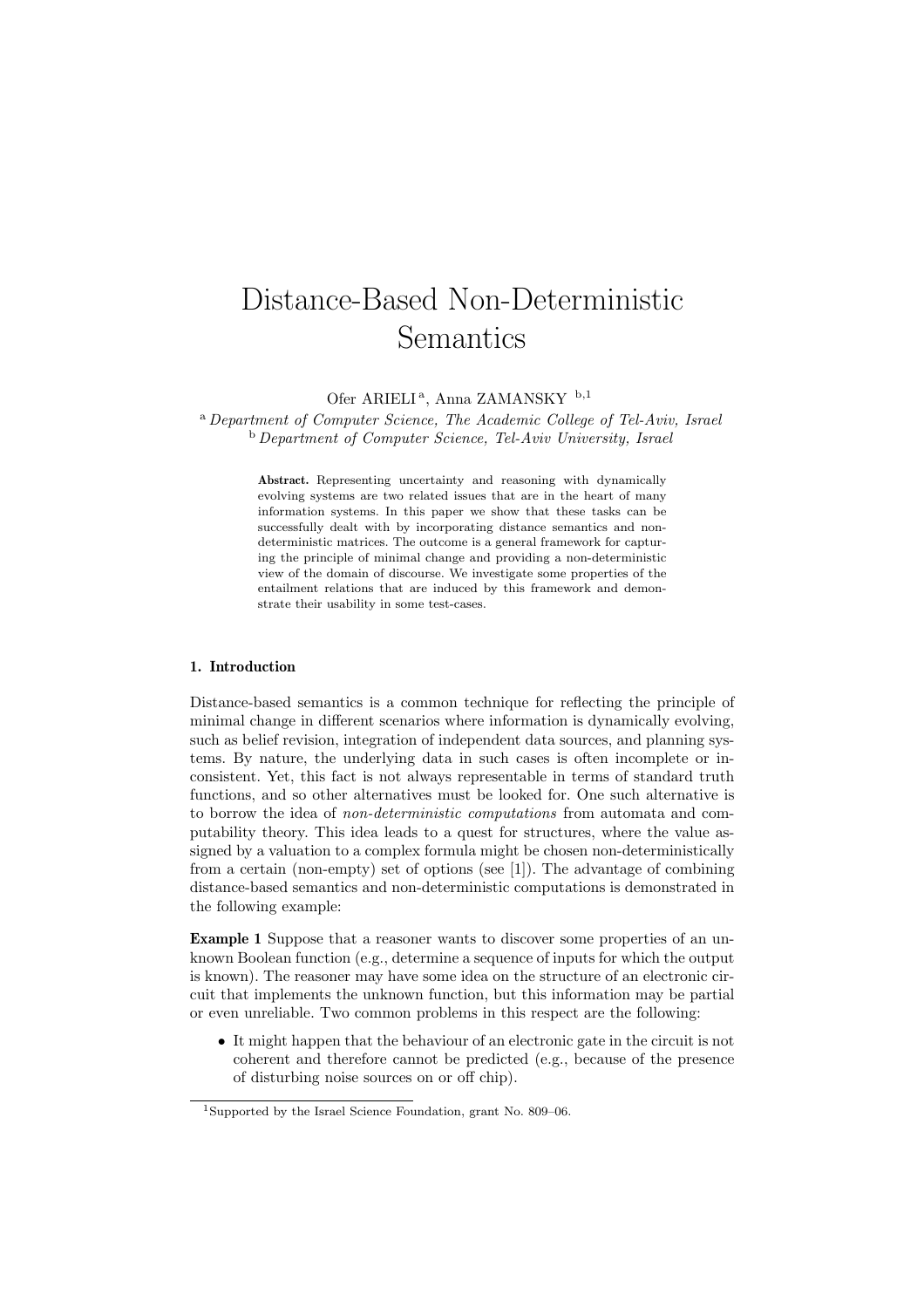• The reasoner may get conflicting evidence on the behaviour of the circuit from different sources (e.g., due to unreliable indicators, adversary third parties, erroneous communication among sources, etc.).

Situations like that of the first item can be handled by non-deterministic structures, and distance-based considerations are helpful to narrow the gap among contradictory sources as in the second item. However, any system aspiring to general intelligence should be able to deal with both of these types of uncertainty at the same time. For this, we introduce a general framework that combines nondeterminism with distance semantics, demonstrate its usefulness by applying it to a number of case studies, and study some of the basic properties of the entailment relations that are obtained.

## 2. Preliminaries

#### 2.1. Distance-Based Semantics

Distance semantics is a cornerstone behind many paradigms of handling incomplete or inconsistent information, such as belief revision [2,3,4,5] database integration systems  $[6,7,8,9]$ , and social choice theory  $[10,11]$ . In  $[12,13]$  this approach is described in terms of entailment relations. The idea is simple: Given a distance function d on a space of valuations, reasoning with a given set of premises  $\Gamma$ is based on those valuations that are 'd-closest' to  $\Gamma$  (called the most plausible *valuations* of Γ). For instance, it is intuitively clear that valuations in which  $q$ is true should be closer to  $\Gamma = \{p, \neg p, q\}$  than valuations in which q is false, and so q should follow from Γ while  $\neg q$  should not follow from Γ, although Γ is not consistent. The formal details are given in [12,13] and are sketched in what follows.

Suppose that  $\mathcal L$  is a fixed propositional language with a finite set Atoms of atomic formulas. We denote by  $\Gamma$  a *finite multiset* of  $\mathcal{L}$ -formulas, for which Atoms(Γ) and  $\mathsf{SF}(\Gamma)$  denote, respectively, the atomic formulas that occur in Γ and the subformulas of  $\Gamma$ . The set of models of  $\Gamma$  (that is, the valuations that satisfy every formula in Γ) is denoted  $mod(\Gamma)$ .

**Definition 2** A *pseudo-distance* on a set U is a total function  $d: U \times U \rightarrow \mathbb{R}^+$ , satisfying the following conditions:

- symmetry: for all  $\nu, \mu \in U$   $d(\nu, \mu) = d(\mu, \nu),$
- *identity preservation:* for all  $\nu, \mu \in U$   $d(\nu, \mu) = 0$  iff  $\nu = \mu$ .

A pseudo-distance  $d$  is a *distance* (metric) on  $U$  if it has the following property:

• triangular inequality: for all  $\nu, \mu, \sigma \in U$   $d(\nu, \sigma) \leq d(\nu, \mu) + d(\mu, \sigma)$ .

Example 3 It is easy to verify that the following two functions are distances on the space  $\Lambda_{\text{Atoms}}$  of two-valued valuations on Atoms:

• The drastic distance:  $d_U(\nu,\mu) = 0$  if  $\nu = \mu$  and  $d_U(\nu,\mu) = 1$  otherwise.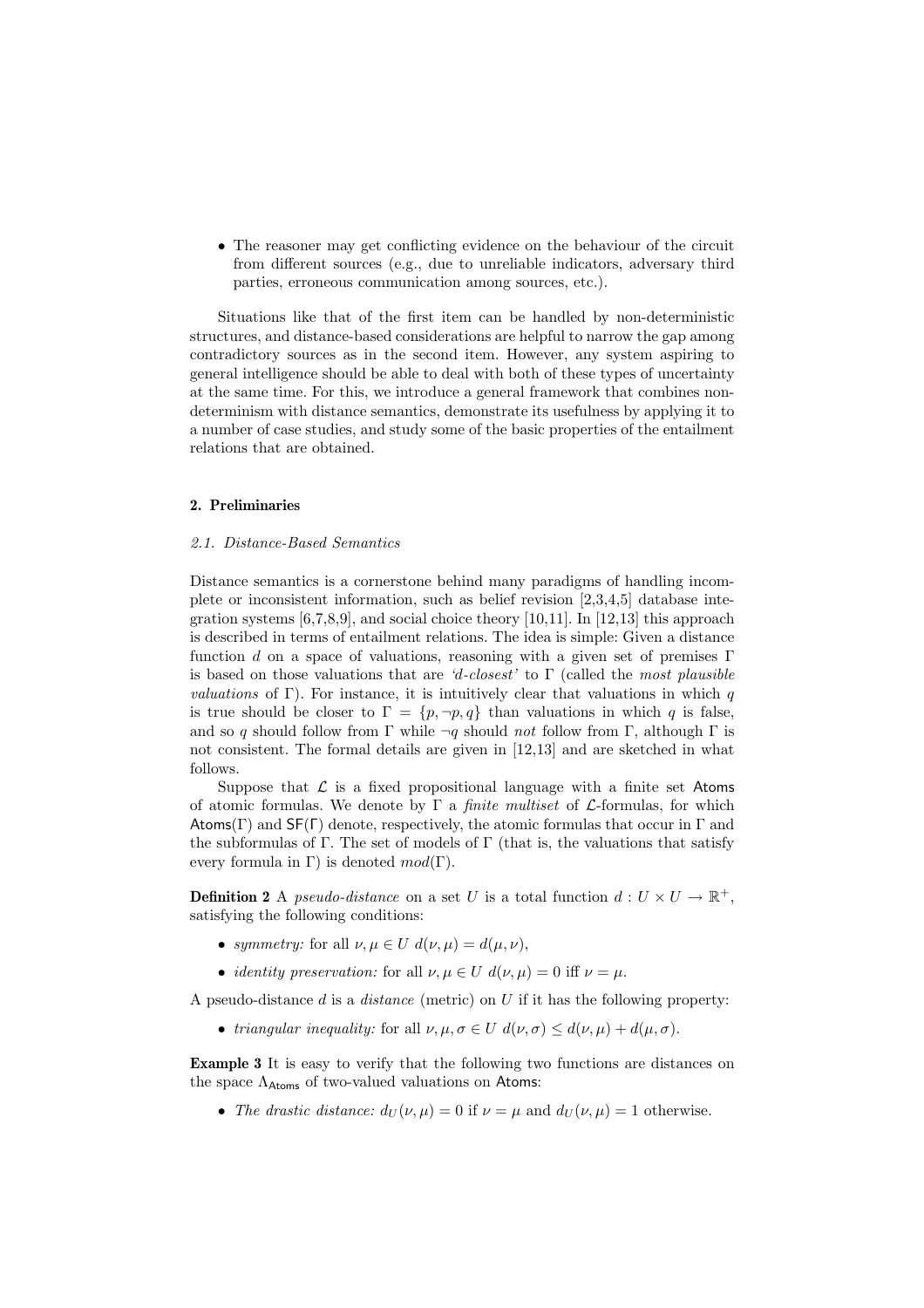• The Hamming distance:  $d_H(\nu,\mu) = |\{p \in \text{Atoms} \mid \nu(p) \neq \mu(p)\}|$ .

**Definition 4** A numeric aggregation function is total function  $f$  whose argument is a multiset of real numbers and whose values are real numbers, such that: (i)  $f$ is non-decreasing in the value of its argument, (ii)  $f({x_1, \ldots, x_n}) = 0$  iff  $x_1 =$  $x_2 = \ldots x_n = 0$ , and (iii)  $f(\lbrace x \rbrace) = x$  for every  $x \in \mathbb{R}$ .

**Definition 5** Given a theory  $\Gamma = {\psi_1, \ldots, \psi_n}$ , a two-valued valuation  $\nu \in \Lambda_{\text{Atoms}},$ a pseudo-distance  $d$  and an aggregation function  $f$ , define:  $\overline{a}$ 

\n- \n
$$
d(\nu, \psi_i) = \n\begin{cases}\n\min\{d(\nu, \mu) \mid \mu \in mod(\psi_i)\} & \text{if } mod(\psi_i) \neq \emptyset, \\
1 + \max\{d(\mu_1, \mu_2) \mid \mu_1, \mu_2 \in \Lambda_{\text{Atoms}}\} & \text{otherwise.} \\
\text{• } \delta_{d,f}(\nu, \Gamma) = f(\{d(\nu, \psi_1), \ldots, d(\nu, \psi_n)\}).\n\end{cases}
$$
\n
\n

Note that in the two extreme degenerate cases, when  $\psi$  is either a tautology or a contradiction, all the valuations are equally distant from  $\psi$ . In any other case, the valuations that are closest to  $\psi$  are its models and their distance to  $\psi$ is zero. This also implies that  $\delta_{d,f}(\nu,\Gamma) = 0$  iff  $\nu \in mod(\Gamma)$  (see [13]).

**Definition 6** The most plausible valuations of  $\Gamma$  (with respect to a pseudo distance d and an aggregation function  $f$ ) are defined as follows:

$$
\Delta_{d,f}(\Gamma) = \begin{cases} \{\nu \in \Lambda_{\text{Atoms}} \mid \forall \mu \in \Lambda_{\text{Atoms}} \ \delta_{d,f}(\nu,\Gamma) \leq \delta_{d,f}(\mu,\Gamma) \} & \text{if } \Gamma \neq \emptyset, \\ \Lambda_{\text{Atoms}} & \text{otherwise.} \end{cases}
$$

**Definition 7** Denote:  $\Gamma \models_{d,f} \psi$ , if  $\Delta_{d,f}(\Gamma) \subseteq mod(\psi)$ . That is, conclusions should follow from all of the most plausible valuations of the premises.

**Example 8** Consider  $\Gamma = \{p, \neg p, q\}$  together with the Hamming distance and the summation function. By classical logic, everything follows from Γ, including  $\neg q$ . In contrast, since  $\Delta_{d_H, \Sigma}(\Gamma)$  consists only of valuations in which q is true, we have that  $\Gamma \models_{d_H, \Sigma} q$  while  $\Gamma \not\models_{d_H, \Sigma} \neg q$ , as intuitively expected.

# 2.2. Non-Deterministic Matrices

According to the classical principle of assigning truth values to formulas, the truth value assigned to a complex formula is uniquely determined by the truth values of its subformulas. This approach is no longer appropriate in the real world, were incomplete, imprecise or even inconsistent information is involved. To cope with this, Avron and Lev [1] introduced the notion of non-deterministic matrices, in which the value assigned by a valuation to a complex formula can be chosen *non*deterministically out of a certain nonempty set of options. Below, we recall the basic definitions behind this approach.

**Definition 9** A non-deterministic matrix (henceforth, Nmatrix) for a propositional language  $\mathcal L$  is a tuple  $\mathcal M = \langle \mathcal V, \mathcal D, \mathcal O \rangle$ , where V is a non-empty set of truth values,  $\mathcal D$  is a non-empty proper subset of  $\mathcal V$ , and for every *n*-ary connective  $\diamond$  of  $\mathcal{L}, \mathcal{O}$  includes an *n*-ary function  $\tilde{\diamond}$  from  $\mathcal{V}^n$  to  $2^{\mathcal{V}} - \{\emptyset\}.$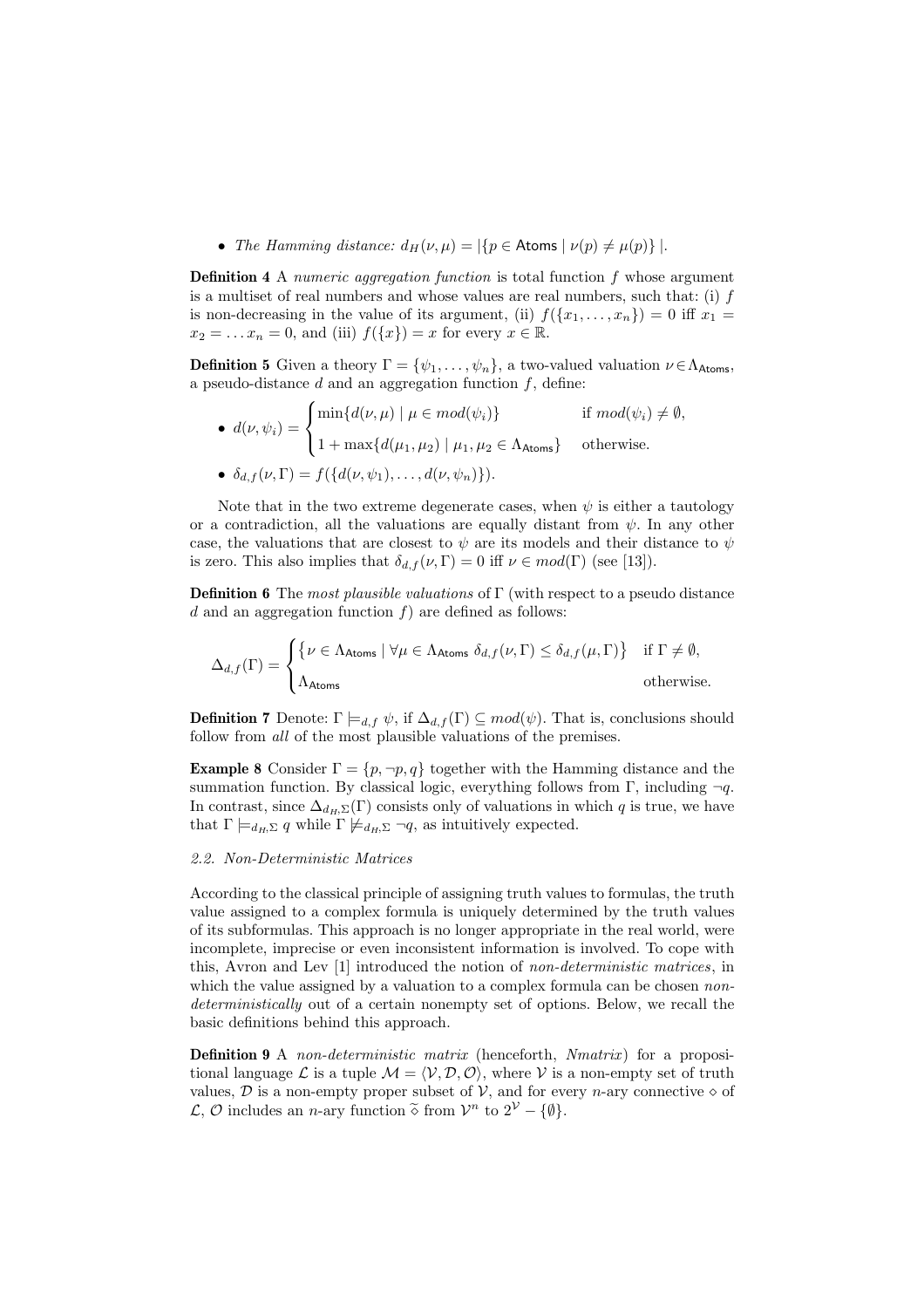**Definition 10** An *M*-valuation is a function  $\nu : \mathcal{L} \to \mathcal{V}$  that satisfies the following condition for every *n*-ary connective  $\diamond$  of  $\mathcal L$  and  $\psi_1, \ldots, \psi_n \in \mathcal L$ :

$$
\nu(\diamond(\psi_1,\ldots,\psi_n))\in\tilde{\diamond}(\nu(\psi_1),\ldots,\nu(\psi_n)).
$$

We denote by  $\Lambda_{\mathcal{M}}$  the space of all the M-valuations.

It is important to stress that in Nmatrices the truth-values assigned to  $\psi_1, ..., \psi_n$  do not uniquely determine the truth-value assigned to  $\circ(\psi_1, ..., \psi_n)$ , as  $\nu$  makes a non-deterministic choice out of the set of options  $\delta(\nu(\psi_1), \ldots, \nu(\psi_n)).$ Thus, the non-deterministic semantics is non-truth-functional, as opposed to the deterministic case.

**Example 11** Let  $\mathcal{M} = \{\{t, f\}, \{t\}, \mathcal{O}\}\$ , where  $\mathcal O$  consists of the following operators:

|  |  | $\{f\}$<br>J |
|--|--|--------------|
|  |  | $\epsilon$   |
|  |  |              |
|  |  |              |

Let  $p, q \in$  Atoms and  $\nu_1, \nu_2 \in \Lambda_{\mathcal{M}}$ , such that  $\nu_1(p) = \nu_2(p) = \nu_1(q) = \nu_2(q) = t$ . While  $\nu_1$  and  $\nu_2$  coincide on  $\neg p$  and  $\neg q$ , their value for  $p \land q$  may not be the same.

**Definition 12** A valuation  $\nu \in \Lambda_M$  is a model of (or satisfies) a formula  $\psi$  in M (notation:  $\nu \models_M \psi$ ) if  $\nu(\psi) \in \mathcal{D}$ .  $\nu$  is a model in M of a set  $\Gamma$  of formulas (notation:  $\nu \models_M \Gamma$ ) if it satisfies every formula in Γ. A formula  $\psi$  is M-satisfiable if it is satisfied by a valuation in  $\Lambda_M$ .  $\psi$  is an M-tautology if it is satisfied by every valuation in  $\Lambda_M$ .

Notation 13 Let M be an Nmatrix for  $\mathcal{L}, \psi$  a formula, and  $\Gamma$  a set of formulas in L. Denote:  $mod_{\mathcal{M}}(\psi) = {\nu \in \Lambda_{\mathcal{M}} \mid \nu(\psi) \in \mathcal{D}}$  and  $mod_{\mathcal{M}}(\Gamma) = \cap_{\psi \in \Gamma} mod_{\mathcal{M}}(\psi)$ .

**Definition 14** The *consequence relation induced by the Nmatrix M* is defined by:  $\Gamma \models_{\mathcal{M}} \varphi$  if  $mod_{\mathcal{M}}(\Gamma) \subseteq mod_{\mathcal{M}}(\psi)$ .

We note, finally, that the use of Nmatrices has the benefit of preserving all the advantages of logics with ordinary finite-valued semantics (in particular, decidability and compactness in the propositional case), while Nmatrices are applicable to a much larger family of logics (see [1,14]).

Henceforth, we concentrate on two-valued Nmatrices with  $V = \{t, f\}$  and  $\mathcal{D} = \{t\}$ , and denote by M such an Nmatrix.

#### 3. Distance-Based Semantics for Non-Deterministic Matrices

In this section we generalize distance-based semantics to the context of Nmatrices. In doing so, we have to take into consideration some issues that follow from the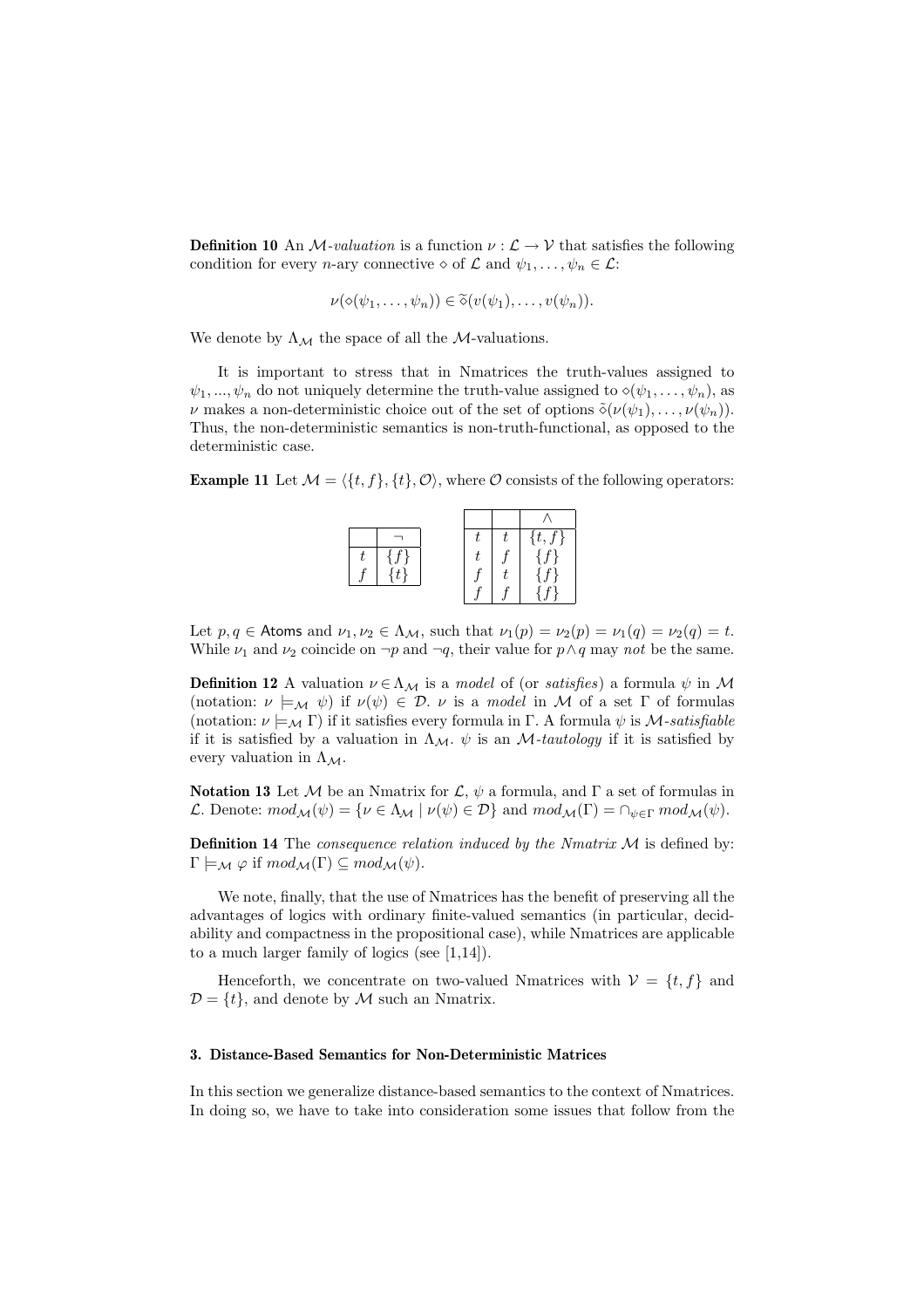non-deterministic character of our framework. The main problem is that, unlike the deterministic case, for computing distances between valuations it is no longer sufficient to consider their values on atomic formulas, since two valuations for an Nmatrix can agree on all the atoms of a formula, but still assign two different values to that formula (see Example 11). It follows that for computing distances between valuations one has to take into account also the truth-values assigned by those valuations to complex formulas. This implies that even under the assumption that the set of atoms is finite, there are infinitely many complex formulas to consider. To handle this, the distances computations are context dependent, that is: restricted to a certain set of relevant formulas. This allows us to generalize the notion of distance-based semantics to non-deterministic matrices as described in this section.

**Definition 15** A *context* C is a finite set of  $\mathcal{L}$ -formulas that is closed under subformulas. Now,

- The restriction to C of a valuation  $\nu \in \Lambda_{\mathcal{M}}$  is a valuation  $\nu^{\downarrow}$ C on C, such that  $\nu^{\downarrow c}(\psi) = \nu(\psi)$  for every  $\psi$  in C.
- The restriction to C of  $\Lambda_M$  is the set  $\Lambda_M^{\downarrow \mathsf{C}} = \{ \nu^{\downarrow \mathsf{C}} \mid \nu \in \Lambda_M \}$ , that is,  $\Lambda_M^{\downarrow \mathsf{C}}$  consists of all the *M*-valuations on C.

**Example 16** Consider the following functions on  $\Lambda_{\mathcal{M}}^{(\mathsf{SFT})} \times \Lambda_{\mathcal{M}}^{(\mathsf{SFT})}$ :

\n- \n
$$
d_U^{\downarrow \mathsf{SF}(\Gamma)}(\nu, \mu) =\n \begin{cases}\n 0 & \text{if } \nu(\psi) = \mu(\psi) \text{ for every } \psi \in \mathsf{SF}(\Gamma) \\
 1 & \text{otherwise}\n \end{cases}
$$
\n
\n- \n
$$
d_H^{\downarrow \mathsf{SF}(\Gamma)}(\nu, \mu) = |\{\psi \in \mathsf{SF}(\Gamma) \mid \nu(\psi) \neq \mu(\psi)\}|
$$
\n
\n

**Proposition 17**  $d_{II}^{\downarrow \mathsf{SF}(\mathsf{\Gamma})}$  $\downarrow^{\mathsf{S}\mathsf{F}(\mathsf{\Gamma})}$  and  $d_H^{\mathsf{L}\mathsf{S}\mathsf{F}(\mathsf{\Gamma})}$  are distance functions on  $\Lambda_{\mathcal{M}}^{\mathsf{L}\mathsf{S}\mathsf{F}(\mathsf{\Gamma})}$ .

Note 18 Recall that the language  $\mathcal L$  has a finite set Atoms of atomic formulas. Thus, the distance functions of Section 2.1 can be represented in the nondeterministic case as distance functions on  $\Lambda_{\mathcal{M}_c}^{\downarrow \text{Atoms}}$ , where  $\mathcal{M}_c$  is the Nmatrix for the language  $\{\neg, \wedge, \vee, \rightarrow\}$  with the classical interpretations of the connectives (i.e.,  $\mathcal{M}_c$  is similar to the classical deterministic matrix, except that its valuation functions return singletons of truth-values instead of truth-values).

The next definition captures our intention to consider distances between partial  $M$ -valuations (i.e., distances between  $M$ -valuations modulo a given context).

**Definition 19** Let  $2^{\Lambda_{\mathcal{M}}} = \bigcup_{\{C = \mathsf{SF}(\Gamma) | \Gamma \in 2^{\mathcal{L}}\}} \Lambda_{\mathcal{M}}^{\mathcal{L}}$  and d a function on  $2^{\Lambda_{\mathcal{M}}} \times 2^{\Lambda_{\mathcal{M}}}$ .

- The restriction of d to a context C is a function  $d^{\downarrow c}$  on  $\Lambda_{\mathcal{M}}^{\downarrow c} \times \Lambda_{\mathcal{M}}^{\downarrow c}$ , defined for every  $\nu, \mu \in \Lambda_{\mathcal{M}}^{\mathcal{L}}$  by  $d^{\mathcal{L}}(\nu, \mu) = d(\nu, \mu)$ .
- d is a generic distance on  $\Lambda_M$ , if for every context C,  $d^{\downarrow C}$  is a (pseudo) distance on  $\Lambda_{\mathcal{M}}^{\mathcal{C}}$ .

**Example 20** Denote by  $\text{Dom}(\nu)$  the domain of a valuation  $\nu \in 2^{\Lambda_{\mathcal{M}}}$  (that is, the formulas  $\psi$  in  $\mathcal L$  for which  $\nu(\psi)$  is defined). Now, consider the following functions on  $2^{\Lambda_{\mathcal{M}}} \times 2^{\Lambda_{\mathcal{M}}}$ :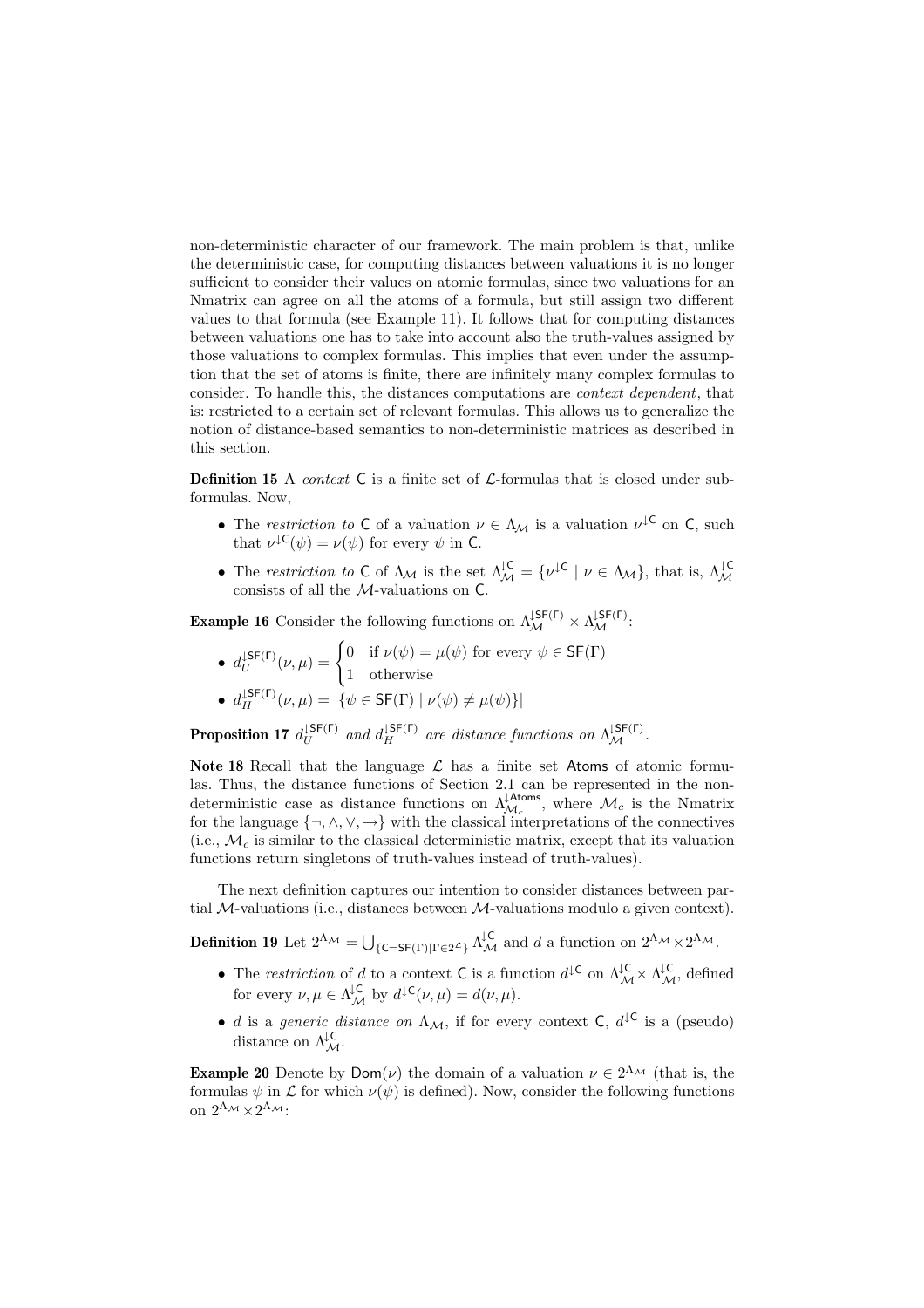\n- \n
$$
d_U(\nu, \mu) =\n \begin{cases}\n 0 & \text{if } \nu = \mu \\
 1 & \text{otherwise}\n \end{cases}
$$
\n
\n- \n
$$
d_H(\nu, \mu) =\n \begin{cases}\n |\{\psi \in \text{Dom}(\nu) \mid \nu(\psi) \neq \mu(\psi)\}| & \text{if } \text{Dom}(\nu) = \text{Dom}(\mu) \\
 \infty & \text{otherwise.}\n \end{cases}
$$
\n
\n

The restrictions of the two functions to SF(Γ) are given in Example 16. By Proposition 17, then, both of these functions are generic distances on  $\Lambda_{\mathcal{M}}$  for every Nmatrix M.

Note 21 In the notations of Example 20 (and Definition 19), the generic distances on  $2^{\Lambda_{\mathcal{M}_c}}$  considered in Definition 3, are denoted  $d_U^{\downarrow \text{Atoms}}$  and  $d_H^{\downarrow \text{Atoms}}$ .

**Definition 22** A (distance-based, nondeterministic) setting for a language  $\mathcal{L}$ , is a triple  $S = \langle M, d, f \rangle$ , where M is a non-deterministic matrix for L, d is a generic distance on  $2^{\Lambda_{\mathcal{M}}}$ , and f is an aggregation function.

The next three definitions are natural generalizations to the non-deterministic case of Definitions 5–7, respectively.

**Definition 23** Given a setting  $S = \langle M, d, f \rangle$  for a language  $\mathcal{L}$ , a valuation  $\nu \in \Lambda_M$ , and a set  $\Gamma = {\psi_1, \ldots, \psi_n}$  of formulas in  $\mathcal{L}$ , define:

 $\bullet$   $d^{\downarrow \mathsf{SF}(\mathsf{\Gamma})}(\nu, \psi_i) =$  $\overline{\phantom{a}}$  $\min\{d^{\downarrow \mathsf{SF}(\Gamma)}(\nu^{\downarrow \mathsf{SF}(\Gamma)},\mu^{\downarrow \mathsf{SF}(\Gamma)}) \mid \mu \in mod_{\mathcal{M}}(\psi_i)\}$  if  $mod_{\mathcal{M}}(\psi_i) \neq \emptyset$ ,  $1 + \max\{d^{\downarrow \mathsf{SF}(\Gamma)}(\mu_1^{\downarrow \mathsf{SF}(\Gamma)}, \mu_2^{\downarrow \mathsf{SF}(\Gamma)}) \mid \mu_1, \mu_2 \in \Lambda_{\mathcal{M}}\}$  otherwise. •  $\delta_{d,f}^{\downarrow \mathsf{S}\mathsf{F}(\mathsf{\Gamma})}(\nu,\Gamma) = f(\{d^{\downarrow \mathsf{S}\mathsf{F}(\mathsf{\Gamma})}(\nu,\psi_1),\ldots,d^{\downarrow \mathsf{S}\mathsf{F}(\mathsf{\Gamma})}(\nu,\psi_n)\}).$ 

**Definition 24** Given a setting  $S = \langle M, d, f \rangle$ , the most plausible valuations of Γ are defined as follows:

$$
\Delta_{\mathcal{S}}(\Gamma) = \begin{cases} \{ \nu \in \Lambda_{\mathcal{M}} \mid \forall \mu \in \Lambda_{\mathcal{M}} \; \delta_{d,f}^{\text{JSF}(\Gamma)}(\nu, \Gamma) \leq \delta_{d,f}^{\text{JSF}(\Gamma)}(\mu, \Gamma) \} & \text{if } \Gamma \neq \emptyset, \\ \Lambda_{\mathcal{M}} & \text{otherwise.} \end{cases}
$$

**Definition 25** For a setting  $S = \langle M, d, f \rangle$ , denote  $\Gamma \models_S \psi$  if  $\Delta_S(\Gamma) \subseteq mod_M(\psi)$ .

To give some examples of reasoning with  $\models s$ , we use the following notation:

Notation 26 Let  $\Gamma$  be a set of formulas, such that  $\mathsf{SF}(\Gamma) = \{\psi_1, \psi_2, \dots, \psi_n\}.$  A valuation  $\nu \in \Lambda_{\mathcal{M}}^{\downarrow \mathsf{SF}(\Gamma)}$  is represented by  $\{\psi_1 : \nu(\psi_1), \psi_2 : \nu(\psi_2), \dots, \psi_n : \nu(\psi_n)\}.$ 

**Example 27** Let  $S = \langle M, d_U, \Sigma \rangle$ , where M is the Nmatrix considered in Example 11. Let  $\Gamma = \{p, \neg p, q, \neg (p \wedge q)\}\.$  Then:

$$
\Delta_{\mathcal{S}}(\Gamma)=\left\{\begin{matrix} \{p:t, \ \neg p: f, \ q:t, \ p\wedge q: f, \ \neg(p\wedge q): t\}, \\ \{p: f, \ \neg p: t, \ q:t, \ p\wedge q: f, \ \neg(p\wedge q): t\}\end{matrix}\right\}.
$$

Thus,  $\Gamma \models_{\mathcal{S}} q$  and  $\Gamma \models_{\mathcal{S}} \neg (p \land q)$ , while  $\Gamma \not\models_{\mathcal{S}} p$  and  $\Gamma \not\models_{\mathcal{S}} \neg p$ .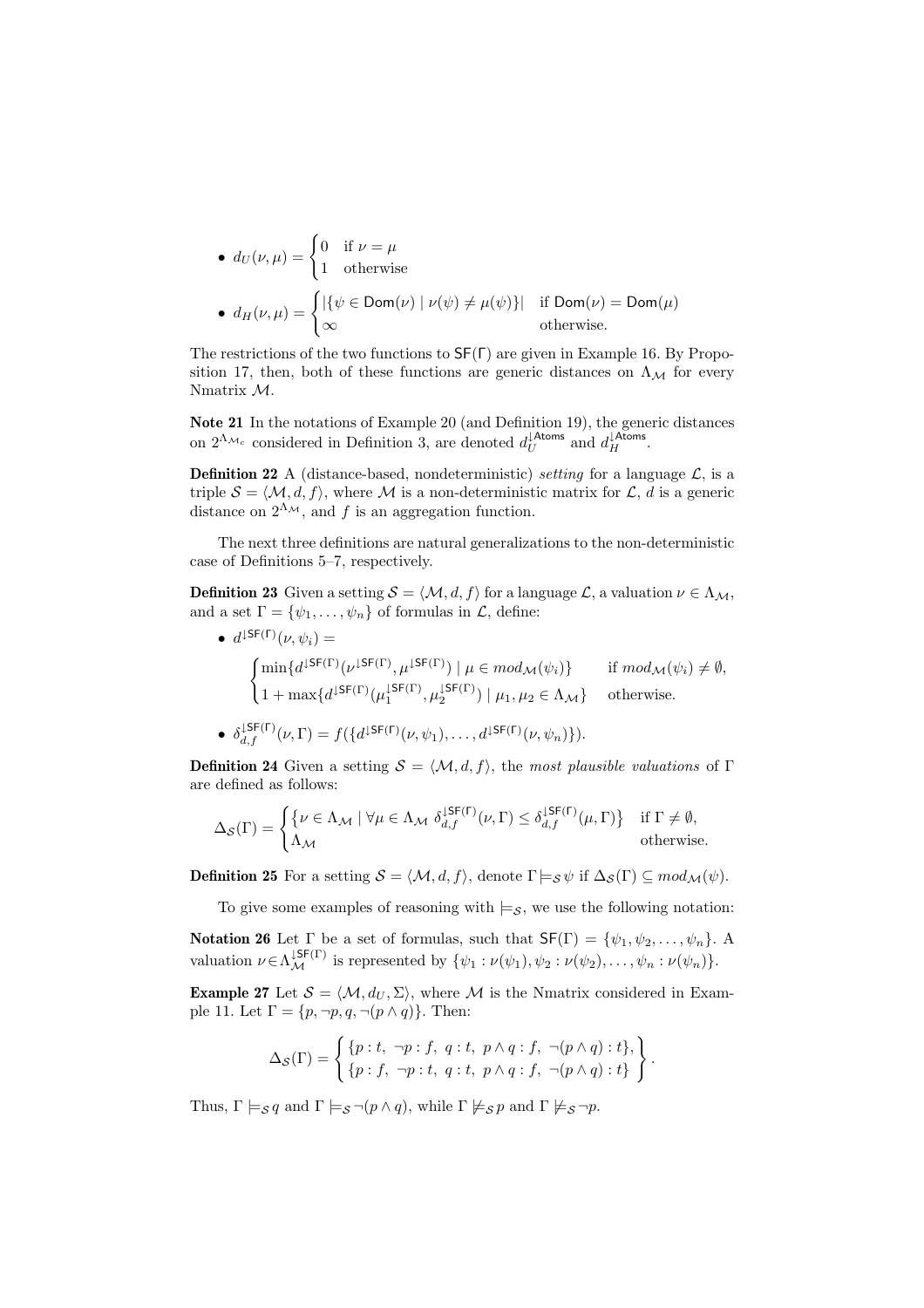# Example 1, Revisited

Let's consider again Example 1. Suppose that the reasoner's information about the circuit is given below:



The reasoner knows, then, the structure of the circuit and that it contains two gates, one of which is an OR gate. In addition, the second gate does not behave coherently when its two inputs are not equal. In this case, one can use an Nmatrix M for the language  $\mathcal{L} = \{\neg, \vee, \rightarrow, \Diamond\}$ , in which  $\vee, \neg, \rightarrow$  are interpreted standardly, and  $\Diamond$  is evaluated as follows:

Accordingly, a representation of the circuit above may be given by:

$$
\Gamma_0 = \{out \leftrightarrow (in_1 \vee in_2) \Diamond in_3\}
$$

The reasoner may also consult with several external sources for detecting (some properties of) the underlying function. Let's suppose, for instance, that there are two other sources whose indications are represented by the following theories:

$$
\Gamma_1 = \{ (\neg in_1 \land \neg in_2) \to out, \neg in_3 \to out \},
$$
  

$$
\Gamma_2 = \{ (in_1 \lor in_2) \to \neg out, \quad in_3 \to \neg out \}.
$$

Note that each source is consistent (M-satisfiable) with the reasoner's belief as represented by  $\Gamma_0$ , but taken altogether, the indications of the sources contradict what the reasoner believes about the circuit. A proper way of integrating the information above may be in the context of non-deterministic distance-based semantics, using the following natural extension of Definitions 22 and 23:

**Definition 28** An extended setting is a quadruple  $S = \langle M, d, f, g \rangle$ , where  $\langle M, d, f \rangle$ is a setting (in the sense of Definition 22) and  $g$  is an aggregation function.<sup>2</sup> Given a set  $\overline{\Gamma} = {\Gamma_1, \ldots, \Gamma_n}$  of *n* finite theories and a valuation  $\nu \in \Lambda_{\mathcal{M}}$ , define:

$$
\delta_{d,f,g}^{\downarrow \mathsf{SF}(\overline{\Gamma})}(\nu,\overline{\Gamma}) = g\{\delta_{d,f}^{\downarrow \mathsf{SF}(\overline{\Gamma})}(\nu,\Gamma_1),\ldots,\delta_{d,f}^{\downarrow \mathsf{SF}(\overline{\Gamma})}(\nu,\Gamma_n)\}.
$$

<sup>&</sup>lt;sup>2</sup>Intuitively, f is used for computing distances inside each source, while g aggregates distances among different sources.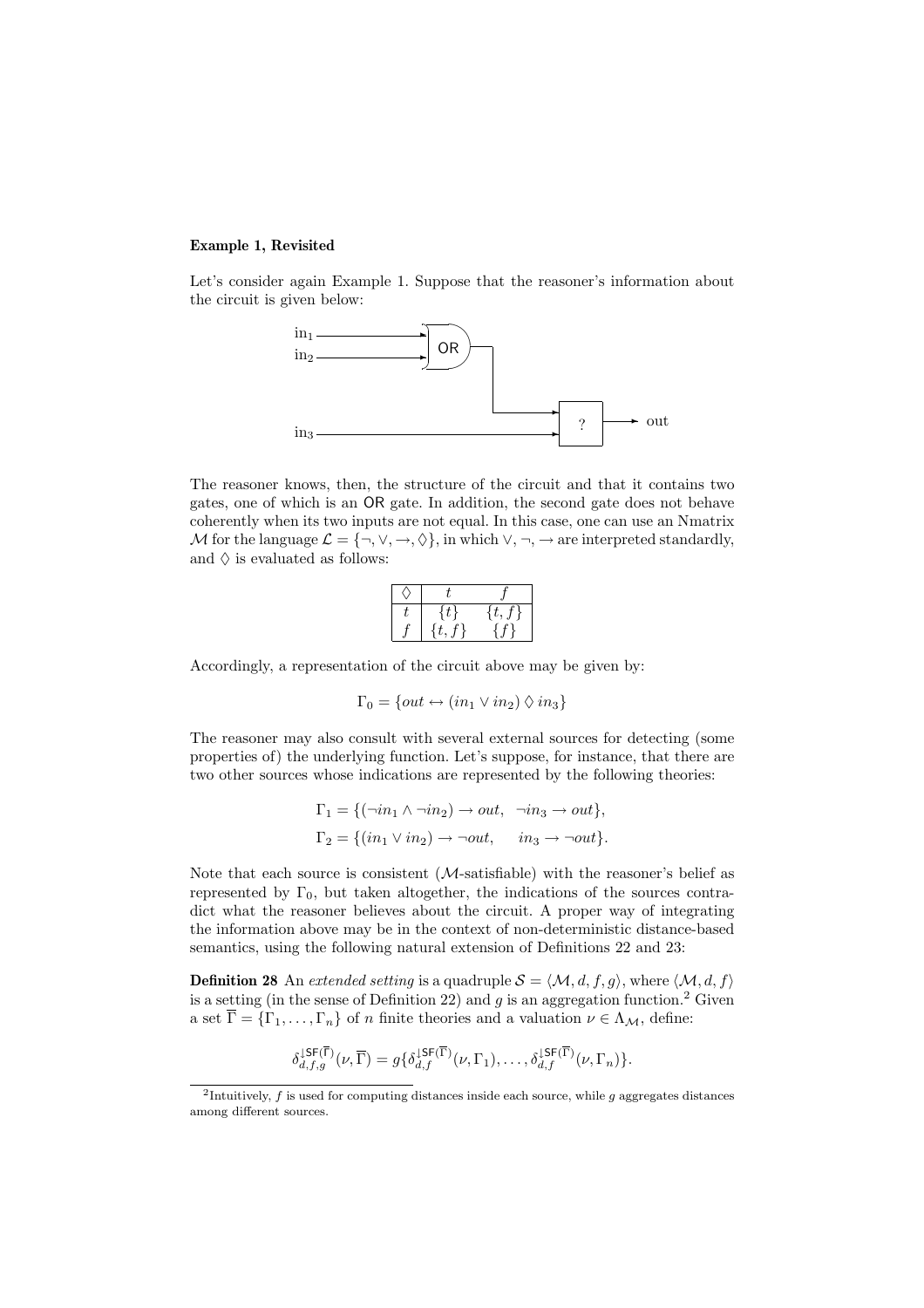The most plausible valuations of (the integration of the elements in)  $\overline{\Gamma}$  are defined, like before, by  $\Delta_{\mathcal{S}}(\overline{\Gamma}) = \{ \nu \in \Lambda_{\mathcal{M}} \mid \forall \mu \in \Lambda_{\mathcal{M}} \, \delta_{d,f,g}^{\downarrow \mathsf{SF}(\Gamma)}(\mu, (\overline{\Gamma})) \leq \delta_{d,f,g}^{\downarrow \mathsf{SF}(\Gamma)}(\nu, (\overline{\Gamma})) \}.$ 

The entailment relation that is induced by  $S$  is now defined as follows:

 $\overline{\Gamma} \models_{\mathcal{S}} \psi \text{ iff } \Delta_{\mathcal{S}}(\overline{\Gamma}) \subseteq mod_{\mathcal{M}}(\psi).$ 

Consider now the extended setting  $S = \langle M, d_U, \Sigma, \Sigma \rangle$ . In our example, the relevant distances of the valuations for  $\overline{\Gamma} = {\{\Gamma_0, \Gamma_1, \Gamma_2\}}$  are given below, where  $\psi = (in_1 \vee in_2) \diamond in_3$ , and  $\delta(\nu, \Gamma_i)$  abbreviates  $\delta_{d,f}^{\text{LSF}(\overline{\Gamma})}(\nu, \Gamma_i)$ , for  $i = 0, 1, 2$ .

|            | $in_1$           | $\operatorname{in}_2$ | $\it in_3$       | out              | $\psi$           | $\overline{\delta(\nu,\Gamma_0)}$ | $\overline{\delta(\nu,\Gamma_1)}$ | $\overline{\delta(\nu,\Gamma_2)}$ | $\overline{\delta(\nu,\overline{\Gamma})}$       |
|------------|------------------|-----------------------|------------------|------------------|------------------|-----------------------------------|-----------------------------------|-----------------------------------|--------------------------------------------------|
| $\nu_1$    | $\boldsymbol{t}$ | $\boldsymbol{t}$      | $\boldsymbol{t}$ | $\boldsymbol{t}$ | $\boldsymbol{t}$ | $\overline{0}$                    | $\overline{0}$                    | $\overline{2}$                    | $\overline{2}$                                   |
| $\nu_2$    | $\boldsymbol{t}$ | $\scriptstyle t$      | $\scriptstyle t$ | $\boldsymbol{f}$ | $\boldsymbol{t}$ | 1                                 | $\overline{0}$                    | $\overline{0}$                    | $\mathbf{1}$                                     |
| $\nu_3$    | $\boldsymbol{t}$ | $\scriptstyle t$      | $\boldsymbol{f}$ | $\boldsymbol{t}$ | $\scriptstyle t$ | $\boldsymbol{0}$                  | $\boldsymbol{0}$                  | $\mathbf{1}$                      | $\mathbf{1}$                                     |
| $\nu_4$    | $\boldsymbol{t}$ | $\scriptstyle t$      | $\boldsymbol{f}$ | $\boldsymbol{t}$ | $\boldsymbol{f}$ | 1                                 | 0                                 | $\overline{2}$                    |                                                  |
| $\nu_5$    | $\boldsymbol{t}$ | $\scriptstyle t$      | $\boldsymbol{f}$ |                  | $\bar{t}$        | 1                                 | 1                                 | $\overline{0}$                    |                                                  |
| $\nu_6$    | $\boldsymbol{t}$ | $\scriptstyle t$      | $\boldsymbol{f}$ | f                | $\boldsymbol{f}$ | $\overline{0}$                    | 1                                 | $\overline{0}$                    |                                                  |
| $\nu_7$    | $\boldsymbol{t}$ | $\boldsymbol{f}$      | $\boldsymbol{t}$ | $\bar{t}$        | $\boldsymbol{t}$ | $\boldsymbol{0}$                  | $\boldsymbol{0}$                  | $\overline{2}$                    | $\begin{array}{c} 3\\ 2\\ 1\\ 2\\ 1 \end{array}$ |
| $\nu_8$    | $\boldsymbol{t}$ | $\boldsymbol{f}$      | $\scriptstyle t$ |                  | $\scriptstyle t$ | 1                                 | $\overline{0}$                    | $\overline{0}$                    |                                                  |
| $\nu_9$    | $\boldsymbol{t}$ | $\boldsymbol{f}$      | $\boldsymbol{f}$ | $\boldsymbol{t}$ | t                | $\overline{0}$                    | 0                                 | $\mathbf{1}$                      | $\mathbf{1}$                                     |
| $\nu_{10}$ | $\boldsymbol{t}$ |                       | $\boldsymbol{f}$ | t                | $\boldsymbol{f}$ | $\mathbf 1$                       | $\boldsymbol{0}$                  | $\mathbf 1$                       | $\begin{array}{c} 2\\ 2\\ 1\\ 2\\ 1 \end{array}$ |
| $\nu_{11}$ | $\boldsymbol{t}$ |                       | $\boldsymbol{f}$ |                  | $\scriptstyle t$ | 1                                 | 1                                 | $\overline{0}$                    |                                                  |
| $\nu_{12}$ | $\boldsymbol{t}$ | $\boldsymbol{f}$      | $\boldsymbol{f}$ |                  | $\boldsymbol{f}$ | $\boldsymbol{0}$                  | 1                                 | 0                                 |                                                  |
| $\nu_{13}$ | $\boldsymbol{f}$ | $\scriptstyle t$      | $\boldsymbol{t}$ | t                | $\boldsymbol{t}$ | $\boldsymbol{0}$                  | $\overline{0}$                    | $\overline{2}$                    |                                                  |
| $\nu_{14}$ | $\boldsymbol{f}$ | $\scriptstyle t$      | $\scriptstyle t$ | f                | $\scriptstyle t$ | 1                                 | $\boldsymbol{0}$                  | $\boldsymbol{0}$                  |                                                  |
| $\nu_{15}$ | $\boldsymbol{f}$ | $\scriptstyle t$      | $\boldsymbol{f}$ | $\boldsymbol{t}$ | t                | $\overline{0}$                    | $\overline{0}$                    | 1                                 | $\mathbf{1}$                                     |
| $\nu_{16}$ | $\boldsymbol{f}$ | $\scriptstyle t$      | $\boldsymbol{f}$ | t                | $\boldsymbol{f}$ | 1                                 | $\boldsymbol{0}$                  | 1                                 | $\begin{smallmatrix}2\\2\\1\end{smallmatrix}$    |
| $\nu_{17}$ | $\boldsymbol{f}$ | $\scriptstyle t$      | $\boldsymbol{f}$ | $\boldsymbol{f}$ | $\scriptstyle t$ | 1                                 | 1                                 | $\overline{0}$                    |                                                  |
| $\nu_{18}$ | $\boldsymbol{f}$ | $\boldsymbol{t}$      | $\boldsymbol{f}$ | $\boldsymbol{f}$ | $\boldsymbol{f}$ | $\overline{0}$                    | 1                                 | $\overline{0}$                    |                                                  |
| $\nu_{19}$ | $\boldsymbol{f}$ | $\boldsymbol{f}$      | $\boldsymbol{t}$ | $\bar{t}$        | t                | $\overline{0}$                    | $\overline{0}$                    | 1                                 | $\mathbf 1$                                      |
| $\nu_{20}$ | $\boldsymbol{f}$ | $\boldsymbol{f}$      | $\boldsymbol{t}$ | $\boldsymbol{t}$ | $\boldsymbol{f}$ | 1                                 | $\overline{0}$                    | $\mathbf 1$                       |                                                  |
| $\nu_{21}$ | $\boldsymbol{f}$ |                       | $\scriptstyle t$ |                  | t                | 1                                 | 1                                 | $\overline{0}$                    | $\begin{array}{c} 2 \\ 2 \\ 1 \end{array}$       |
| $\nu_{22}$ | $\boldsymbol{f}$ | $\boldsymbol{f}$      | $\boldsymbol{t}$ | $\boldsymbol{f}$ | $\boldsymbol{f}$ | $\boldsymbol{0}$                  | 1                                 | 0                                 |                                                  |
| $\nu_{23}$ | $\boldsymbol{f}$ |                       |                  | t                | $\boldsymbol{f}$ | 1                                 | $\overline{0}$                    | 0                                 | $\frac{1}{3}$                                    |
| $\nu_{24}$ |                  |                       |                  |                  | $\boldsymbol{f}$ | $\mathbf{1}$                      | $\overline{2}$                    | $\overline{0}$                    |                                                  |

Thus, out of the 24 possible valuations in this case, 12 are the most plausible ones. The reasoner may conclude, then, that when all the three input lines have the same value, the output line has the opposite value. This conclusion, which is not consistent with the original belief of the reasoner about the circuit, exemplifies how inconsistency is maintained in our framework. This is further addressed in the next section.

# 4. Reasoning with  $\models$  s

In this section, we consider some basic properties of the entailments that are induced by our framework.<sup>3</sup> First, we show the relations between standard non-

<sup>&</sup>lt;sup>3</sup>Due to a lack of space, some proofs are omitted or outlined.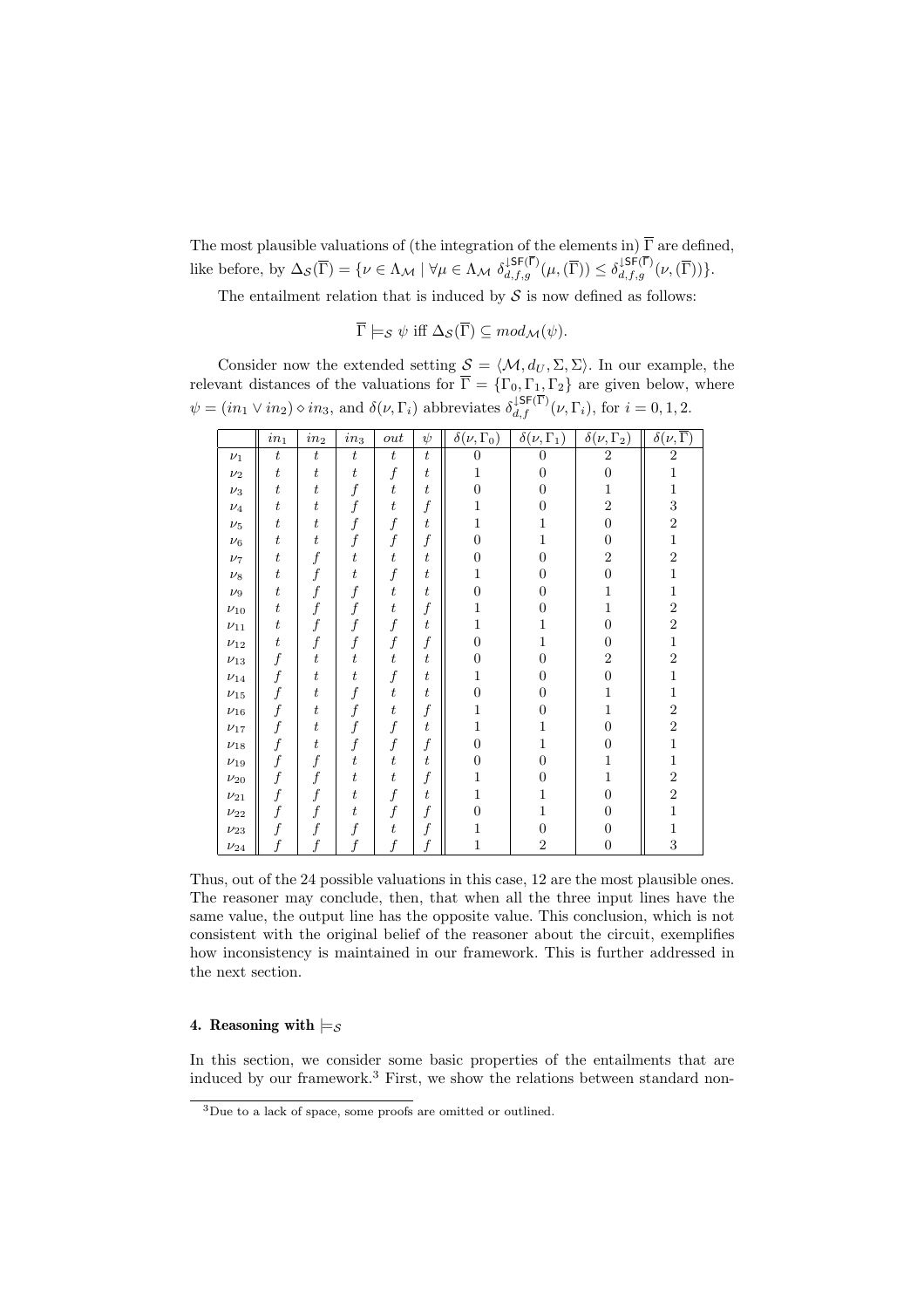deterministic entailments (Definition 14) and distance-based ones (Definition 25). Below, unless otherwise stated,  $S = \langle M, d, f \rangle$  is a general setting with an Nmartix  $M$ , a pseudo distance d, and an aggregation function f.

**Proposition 29** If  $\Gamma$  is M-satisfiable, then  $\Gamma \models_M \psi$  iff  $\Gamma \models_S \psi$ .

Proposition 29 immediately follows from the following result:

**Proposition 30** Γ is M-satisfiable iff  $\Delta_{\mathcal{S}}(\Gamma) = mod_{\mathcal{M}}(\Gamma)$ .

**Proof.** If  $\Delta_{\mathcal{S}}(\Gamma) = mod_{\mathcal{M}}(\Gamma)$  then since  $\Delta_{\mathcal{S}}(\Gamma)$  consists of minimal elements over a finite set, it is never empty, and so  $mod^{\mathcal{M}}(\Gamma) \neq \emptyset$ . Thus  $\Gamma$  is  $\mathcal{M}$ -satisfiable. The converse follows from the fact that, as  $d^{\downarrow$ SF(Γ) is a pseudo-distance on  $\Lambda_{\mathcal{M}}^{\downarrow$ SF(Γ),  $d^{\downarrow \mathsf{SF}(\Gamma)}(\nu, \psi) = 0$  iff  $\nu \models_{\mathcal{M}} \psi$  and  $\delta_{d,f}^{\downarrow \mathsf{SF}(\Gamma)}(\nu, \Gamma) = 0$  iff  $\nu \models_{\mathcal{M}} \Gamma$ . Thus,

$$
\nu \in mod_{\mathcal{M}}(\Gamma) \Longleftrightarrow \begin{array}{c} \delta_{d,f}^{L\mathsf{SF}(\Gamma)}(\nu,\Gamma) = 0, \\ \Longleftrightarrow^4 \forall \mu \in \Lambda_{\mathcal{M}} \ \delta_{d,f}^{L\mathsf{SF}(\Gamma)}(\nu,\Gamma) \leq \delta_{d,f}^{L\mathsf{SF}(\Gamma)}(\mu,\Gamma), \\ \Longleftrightarrow \nu \in \Delta_{\mathcal{S}}(\Gamma). \quad \Box \end{array}
$$

Next, we check to what extent the entailment relations of our framework are paraconsistent (that is, inconsistent information is tolerated in a non-trivial way), and non-monotonic (conclusions may be revised). Both these properties are related to the question of handling contradictory information. A common way of representing such information is by the standard negation operator.

**Definition 31** We say that  $\mathcal{M} = \langle \{t, f\}, \{t\}, \mathcal{O} \rangle$  is an Nmatrix with negation, if there is a unary function  $\tilde{\neg}$  in  $\mathcal O$  such that  $\tilde{\neg}(t) = \{f\}$  and  $\tilde{\neg}(f) = \{t\}.$ 

Distance-based entailments that correspond to Nmatrices with negation preserve the consistency of their conclusions:

**Proposition 32** Let  $S = \langle M, d, f \rangle$  be a setting, where M is with negation. Then for every  $\Gamma$  and every  $\psi$ , if  $\Gamma \models_S \psi$  then  $\Gamma \not\models_S \neg \psi$ .

**Proof.** Suppose that there is a formula  $\psi$  such that  $\Gamma \models_S \psi$  and  $\Gamma \models_S \neg \psi$ . Then  $\Delta_{\mathcal{S}}(\Gamma) \subseteq mod_{\mathcal{M}}(\psi)$  and  $\Delta_{\mathcal{S}}(\Gamma) \subseteq mod_{\mathcal{M}}(\neg \psi)$ . But  $mod_{\mathcal{M}}(\psi) \cap mod_{\mathcal{M}}(\neg \psi) = \emptyset$ , and so  $\Delta_S(\Gamma) = \emptyset$ , a contradiction to the fact that  $\Delta_S(\Gamma) \neq \emptyset$  for every  $\Gamma$ .  $\Box$ 

**Corollary 33** Let  $S = \langle M, d, f \rangle$  be a setting such that M is with negation. Then  $\models$ s is non-monotonic.

**Proof.** Clearly,  $p \models_{\mathcal{S}} p$  and  $\neg p \models_{\mathcal{S}} \neg p$ . By Proposition 32, on the other hand, either  $p, \neg p \not\models_{\mathcal{S}} p$  or  $p, \neg p \not\models_{\mathcal{S}} \neg p$  (or both). Hence, the set of conclusions does not monotonically grow with respect to the size of the premises, and so  $\models$ s is non-monotonic.  $\square$ 

**Definition 34** A consequence relation  $\models$  is *weakly paraconsistent* if for every theory Γ there is some  $\psi$  such that  $\Gamma \not\models \psi$ .

<sup>&</sup>lt;sup>4</sup>Note that the direction  $\Leftarrow$  follows from the fact that  $\Gamma$  is *M*-satisfiable.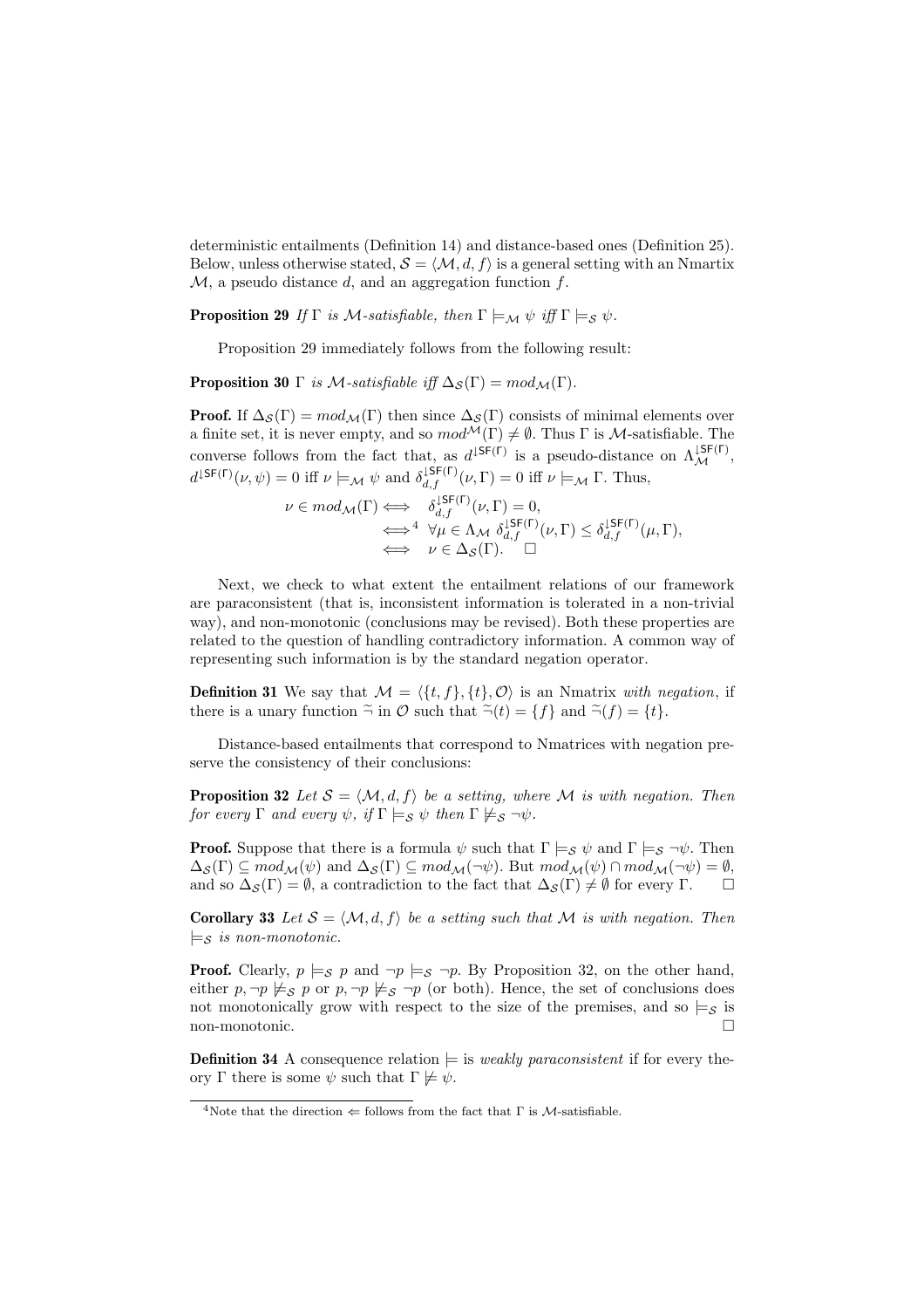**Corollary 35** For every setting  $S = \langle M, d, f \rangle$  where M is with negation,  $\models_S$  is weakly paraconsistent.

**Proof.** Consider a theory Γ and a formula  $\psi$ . If  $\Gamma \not\models_{\mathcal{S}} \psi$  we are done. Otherwise, by Proposition 32,  $\Gamma \not\models s \neg \psi$ .

Next we define a family of settings in which one can show stronger results.

**Definition 36** A setting  $S = \langle M, d, f \rangle$  is unbiased if for every  $\nu_1, \nu_2 \in \Lambda_M$ , every context  $C = SF(\Gamma)$ , and every  $\psi \in \Gamma$ , if  $\nu_1(\varphi) = \nu_2(\varphi)$  for every  $\varphi \in C$ , then  $d^{\downarrow \mathsf{C}}(\nu_1,\psi) = d^{\downarrow \mathsf{C}}(\nu_2,\psi).$ 

Intuitively, unbiasedness means that distances between valuations and formulas are not affected (biased) by irrelevant formulas (those that are not part of the relevant context).

**Example 37** Clearly,  $\langle M, d_H, \Sigma \rangle$  is unbiased for every Nmatrix M. It is also easy to verify that for any Nmatrix M and every aggregation function  $f, \langle M, d_U, f \rangle$ is unbiased. More generally, it is possible to show that every uniform setting is unbiased, where  $S = \langle M, d, f \rangle$  is called uniform if for every context  $C = SF(\Gamma)$ there is a  $k_{\mathsf{C}} > 0$ , such that for all  $\psi \in \Gamma$  and  $\nu \in \Lambda_{\mathcal{M}}$ ,

$$
d^{\downarrow \mathsf{C}}(\nu, \psi) = \begin{cases} 0 & \nu \in \mathit{mod}^{\mathcal{M}}(\psi), \\ k_{\mathsf{C}} & \text{otherwise.} \end{cases}
$$

Unbiased settings satisfy a stronger notion of paraconsistency than that of Corollary 35: As Proposition 39 shows, even if a theory is not consistent, it does not entail any irrelevant non-tautological formula.

**Definition 38** Two sets of formulas  $\Gamma_1$  and  $\Gamma_2$  are called *independent* (or disjoint), if  $\mathsf{Atoms}(\Gamma') \cap \mathsf{Atoms}(\Gamma'') = \emptyset.$ 

**Proposition 39** Let  $S = \langle M, d, f \rangle$  be an unbiased setting. For every Γ and every  $\psi$  such that  $\Gamma$  and  $\{\psi\}$  are independent,  $\Gamma \models_S \psi$  iff  $\psi$  is an M-tautology.

**Proof.** One direction is clear: if  $\psi$  is an *M*-tautology, then for every  $\nu \in \Delta_S(\Gamma)$ ,  $\nu(\psi) = t$  and so  $\Gamma \models_S \psi$ . For the converse, suppose that  $\psi$  is not an *M*-tautology. Then there is some M-valuation  $\sigma$ , such that  $\sigma(\psi) = f$ . Let  $\nu \in \Delta_S(\Gamma)$ . If  $\nu(\psi) = f$ , we are done. Otherwise, since Γ and  $\{\psi\}$  are independent, there is an M-valuation  $\mu$  such that  $\mu(\varphi) = \nu(\varphi)$  for every  $\varphi \in \mathsf{SF}(\Gamma)$  and  $\mu(\varphi) = \sigma(\varphi)$ for  $\varphi \in \mathsf{SF}(\psi)$ . Since S is unbiased,  $d^{\mathsf{LSF}(\Gamma)}(\nu, \gamma) = d^{\mathsf{LSF}(\Gamma)}(\mu, \gamma)$  for every  $\gamma \in \Gamma$ . Thus,  $\delta_{d,f}^{\downarrow \mathsf{SF}(\Gamma)}(\nu, \Gamma) = \delta_{d,f}^{\downarrow \mathsf{SF}(\Gamma)}(\mu, \Gamma)$  and  $\mu \in \Delta_{\mathcal{S}}(\Gamma)$ . But  $\mu(\psi) = \sigma(\psi) = f$  and so  $\Gamma \not\models_{\mathcal{S}} \psi$ .

**Corollary 40** If S is unbiased, then  $\models$  s is weakly paraconsistent.

**Proof.** Given a set Γ of formulas, let  $p \in$  Atoms\SF(Γ) (if there is no such an atom, extend the language with a new atomic symbol p). As  $\Gamma$  and  $\{p\}$  are independent, by Proposition 39,  $\Gamma \not\models_{\mathcal{S}} p$ .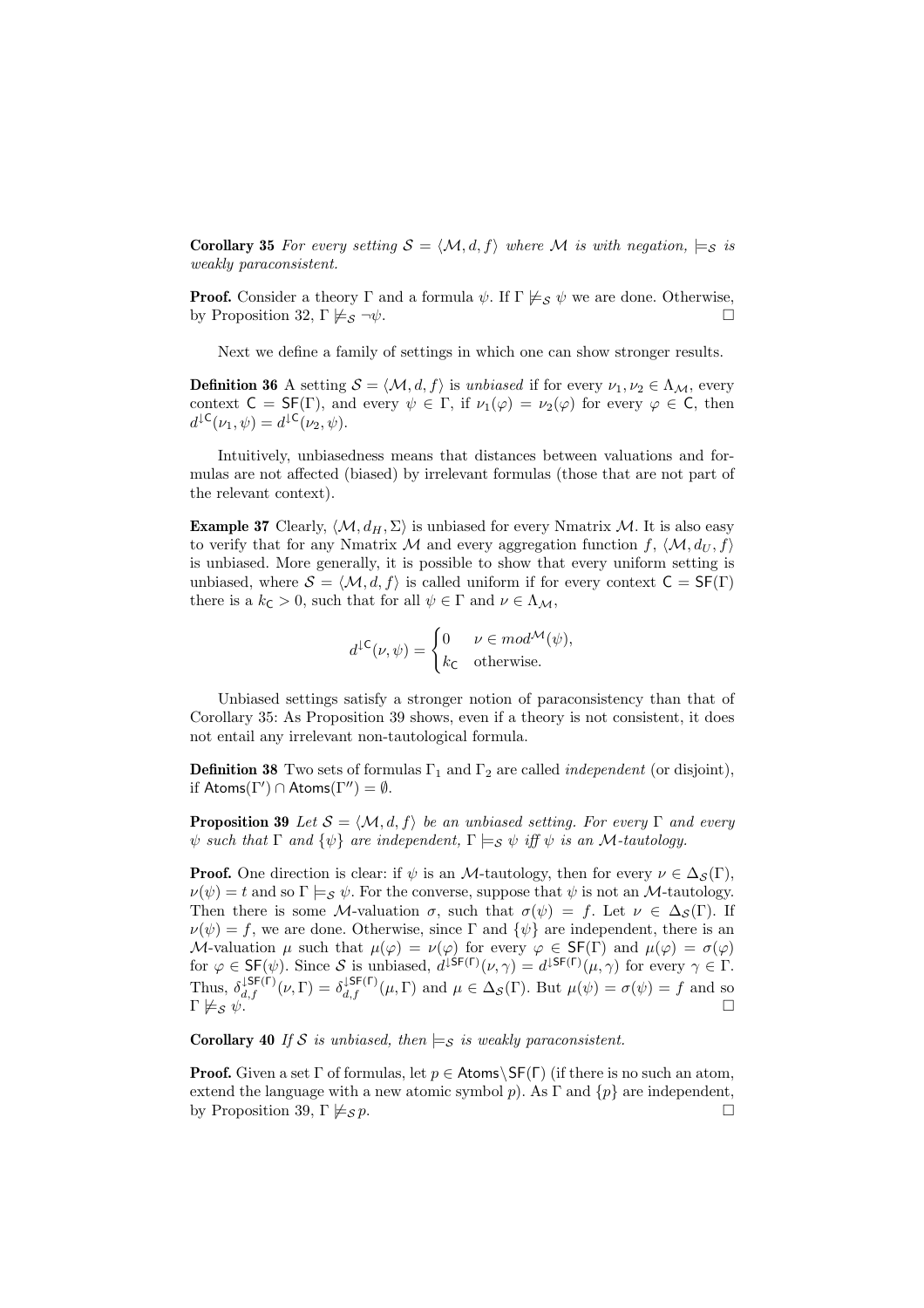Regarding the non-monotonic nature of the  $\models$ <sub>S</sub>-entailments, it turns out that in spite of Corollary 33, in unbiased settings one can specify conditions under which the entailment relations have some monotonic characteristics. Next we consider such cases. For this, we need the following property of aggregation functions:

**Definition 41** An aggregation function is called *hereditary*, if  $f(\lbrace x_1, ..., x_n \rbrace)$  <  $f({y_1,..., y_n})$  entails that  $f({x_1,..., x_n, z_1,..., z_m}) < f({y_1,..., y_n, z_1,..., z_m}).$ 

**Example 42** The aggregation function  $\Sigma$  is hereditary, while max is not.

The following proposition shows that in unbiased settings, in light of new information that is unrelated to the premises, previously drawn conclusions should not be retracted.<sup>5</sup>

**Proposition 43** Let  $S = \langle M, d, f \rangle$  be an unbiased setting in which f is hereditary. If  $\Gamma \models_S \psi$ , then  $\Gamma, \phi \models_S \psi$  for every  $\phi$  such that  $\Gamma \cup {\psi}$  and  ${\phi}$  are independent.

The discussion above, on the non-monotonicity of  $\models s$ , brings us to the question to what extent these entailments can be considered as consequence relations.

**Definition 44** A Tarskian *consequence relation* [16] for a language  $\mathcal{L}$  is a binary relation  $\vdash$  between sets of formulas of  $\mathcal L$  and formulas of  $\mathcal L$  that satisfies the following conditions:

| Reflexivity:         | if $\psi \in \Gamma$ , then $\Gamma \vdash \psi$ .                                                   |
|----------------------|------------------------------------------------------------------------------------------------------|
|                      | Monotonicity: if $\Gamma \vdash \psi$ and $\Gamma \subseteq \Gamma'$ , then $\Gamma' \vdash \psi$ .  |
| <i>Transitivity:</i> | if $\Gamma \vdash \psi$ and $\Gamma', \psi \vdash \varphi$ , then $\Gamma, \Gamma' \vdash \varphi$ . |

As follows from Example 27 and Corollary 33, entailments of the form  $\models$  s are, in general, neither reflexive nor monotonic. To see that transitivity may not hold either, consider the propositional language and  $\mathcal{S} = \langle M_c, d, f \rangle$  for any d and  $f^{\text{.6}}$ If  $p, \neg p \not\models_{\mathcal{S}} q$ , transitivity is falsified since, by Proposition 29,  $p \models_{\mathcal{S}} \neg p \rightarrow q$  and  $\neg p, \neg p \rightarrow q \models_{\mathcal{S}} q$ ; Otherwise, if  $p, \neg p \models_{\mathcal{S}} q$ , then by Proposition 32,  $p, \neg p \not\models_{\mathcal{S}} \neg q$ , and this, together with the facts that  $p \models_S \neg p \rightarrow \neg q$  and  $\neg p, \neg p \rightarrow \neg q \models_S \neg q$ (Proposition 29 again) provide a counterexample for transitivity.

In the context of non-monotonic reasoning, however, it is usual to consider the following weaker conditions that guarantee a 'proper behaviour' of nonmonotonic entailments in the presence of inconsistency (see, e.g., [15,17,18,19]):

**Definition 45** A *cautious* consequence relation for L is a relation  $\sim$  between sets of  $\mathcal{L}$ -formulas and  $\mathcal{L}$ -formulas, that satisfies the following conditions:

| <i>Cautious Reflexivity:</i>       | if $\Gamma$ is <i>M</i> -satisfiable and $\psi \in \Gamma$ , then $\Gamma \sim \psi$ .                            |
|------------------------------------|-------------------------------------------------------------------------------------------------------------------|
|                                    | <i>Cautious Monotonicity</i> [20]: if $\Gamma \sim \psi$ and $\Gamma \sim \phi$ , then $\Gamma, \psi \sim \phi$ . |
| <i>Cautious Transitivity</i> [18]: | if $\Gamma \sim \psi$ and $\Gamma, \psi \sim \phi$ , then $\Gamma \sim \phi$ .                                    |

 $5$ This type of monotonicity is kind of *rational monotonicity*, considered in detail in [15].

 ${}^6\mathcal{M}_c$  is the matrix considered in Note 18.